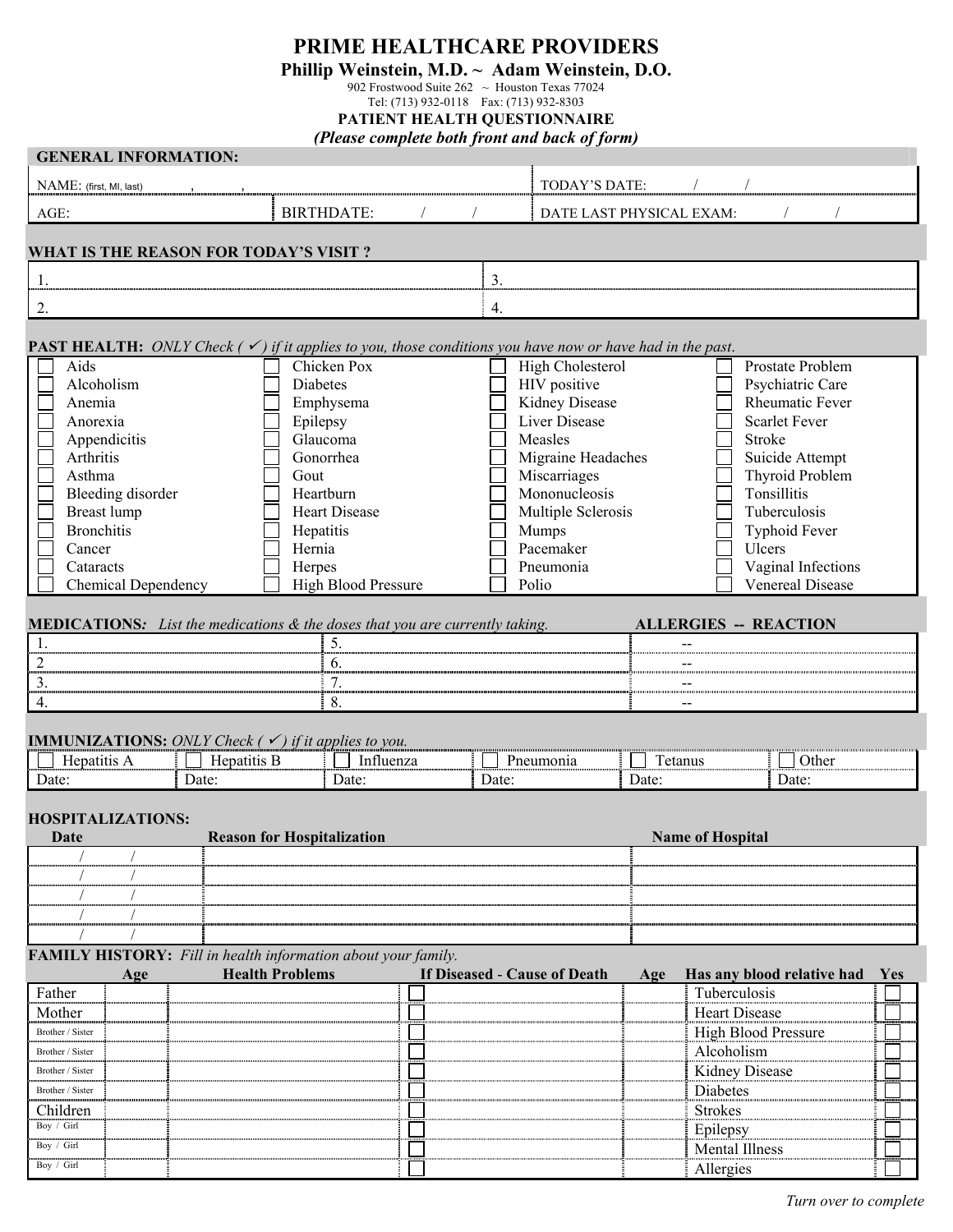## **PATIENT HEALTH QUESTIONNAIRE**

**Recently** have you been affected by any of the following ? *ONLY Check* ( $\checkmark$ ) if it applies to you.

|                | <b>GENERAL:</b>                                |                                      |                                         |
|----------------|------------------------------------------------|--------------------------------------|-----------------------------------------|
|                | Fatigue                                        | <b>Night Sweats</b>                  | Difficulty Sleeping                     |
|                | Loss / Change of Appetite                      | Intolerance to Heat                  | <b>Bleeding Tendency</b>                |
|                | Loss of Weight                                 | Intolerance to Cold                  | Sexual dysfunction                      |
|                | Gain of Weight                                 | Any Rashes or Skin Trouble           | Worried about Sex T Diseases            |
|                |                                                |                                      |                                         |
|                | Fever                                          | Fainting                             | Forced to have sex                      |
|                | Chills                                         | Increased thirst or urination        | Other                                   |
|                | <b>HEAD &amp; NECK:</b>                        |                                      |                                         |
|                | Headaches                                      | Nasal congestion                     | Frequent colds                          |
|                | Eye trouble                                    | Nose bleeds                          | Sore throat                             |
|                | Hearing difficulty                             | Hay fever                            | Lumps in neck                           |
|                | Earaches                                       | Dental trouble                       | Neck pain                               |
|                | Sinus trouble                                  | Sore tongue                          | Other                                   |
|                | <b>RESPIRATORY:</b>                            |                                      |                                         |
|                |                                                | Wheezing                             | Cigarette smoker #/day                  |
|                | Cough                                          | Shortness of breath                  | Date of last Tetanus                    |
|                | Sputum                                         |                                      |                                         |
|                | Bloody sputum                                  | Date of last TB skin test            | Other                                   |
|                | <b>CARDIOVASCULAR:</b>                         |                                      |                                         |
|                | Shortness of breath                            | Swelling of ankles                   | Date of last EKG                        |
|                | Chest pain                                     | Poor circulation                     | High blood pressure                     |
|                | Irregular heart beat                           | Varicose Veins                       | Other                                   |
|                | Leg cramps while walking                       | Snoring                              |                                         |
|                | <b>DIGESTIVE:</b>                              |                                      |                                         |
|                | Difficulty swallowing                          | Abdominal pain                       | <b>Bloody</b> stools                    |
|                | Heart burn                                     | Gas                                  | <b>Black stools</b>                     |
|                | Nausea                                         |                                      |                                         |
|                |                                                | Constipation                         | Do you take laxatives ?                 |
|                | Vomiting                                       | Diarrhea                             | Do foods cause indigestion?             |
|                | On a special diet                              | Dairy product intolerance            | Other                                   |
|                | <b>GENITO-URINARY: MEN &amp; WOMEN</b>         |                                      |                                         |
|                | Frequency of urination                         | Change in appearance of urine        | Get up at night to urinate              |
|                | Painful urination                              | Incontinence                         | Number of times                         |
|                | Kidney or Bladder Stones                       | Sores in the genital area            | Sex before age 18                       |
|                | Hx of > than 4 sexual partners                 | History of STD                       | Other                                   |
|                | <b>MUSCLE &amp; JOINT:</b>                     |                                      |                                         |
|                | Pain, stiffness or joint swelling              | History of broken bones?             | Back pain                               |
|                | Limitation of joint movement                   | Foot trouble                         |                                         |
|                |                                                |                                      | Deformities                             |
|                | Disabling night leg cramps                     | Knee trouble                         | Hip pain                                |
|                | <b>NERVOUS &amp; PSYCHIATRIC SYSTEM:</b>       |                                      |                                         |
|                | Forgetfulness                                  | Abnormal sensations                  | Difficulty walking                      |
|                | Nervousness                                    | Loss of balance                      | Tremors                                 |
|                | Depression                                     | Clumsiness                           | <b>Dizziness</b>                        |
|                | Spells of any kind                             | Muscle weakness                      | Fainting                                |
|                | Recent significant change in life              | Financial hardships                  | Abusive relationship                    |
|                | Special stresses in your life                  | I am not a happy person              | Frightened of partner                   |
|                | <b>GENITO-URINARY - WOMEN ONLY:</b>            |                                      | <b>GENITO-URINARY - MEN ONLY:</b>       |
|                |                                                |                                      | Erection difficulties                   |
|                | Irregular menstruation                         | Passed the menopause                 |                                         |
|                | Painful menstruation                           | Abnormal vaginal discharge           | Lump in testicles                       |
|                | Very heavy periods                             | Taking Hormones or BCP               | Penis discharge                         |
|                | Bleeding between periods                       | Trouble with breasts                 | Sore on penis                           |
|                | Date of Pap smear                              | $#$ pregnancies                      | Breast lump or tenderness               |
|                | Date of mammogram                              | # miscarriages                       | I am not sexually satisfied             |
|                | Type of Birth Control                          | I am not sexually satisfied          | Other                                   |
|                | <b>OTHER:</b>                                  |                                      |                                         |
|                | Exercise:<br>Type:                             | Use of substances / day              | Hazardous substances exposure           |
|                | Mins each day<br>x / wk                        | Alcohol<br>Other                     | Your occupation                         |
|                | Caffeine intake / day:                         | Memory blackouts with drinking       | Your hobbies                            |
| Cola           | Coffee<br>Tea                                  | History of substance abuse           | Wear Seatbelts?<br>$\Box$ Yes $\Box$ No |
|                | Living Will?<br>$\Box$ No<br>$\Box$ Yes $\Box$ | Married $\Box$ Single $\Box$ Widowed | Organ donation requested                |
|                | Advanced Directives? $\Box$ Yes [              | Dangerous sport or vehicle           |                                         |
|                |                                                |                                      | Wear helmet                             |
| N <sub>0</sub> |                                                |                                      |                                         |